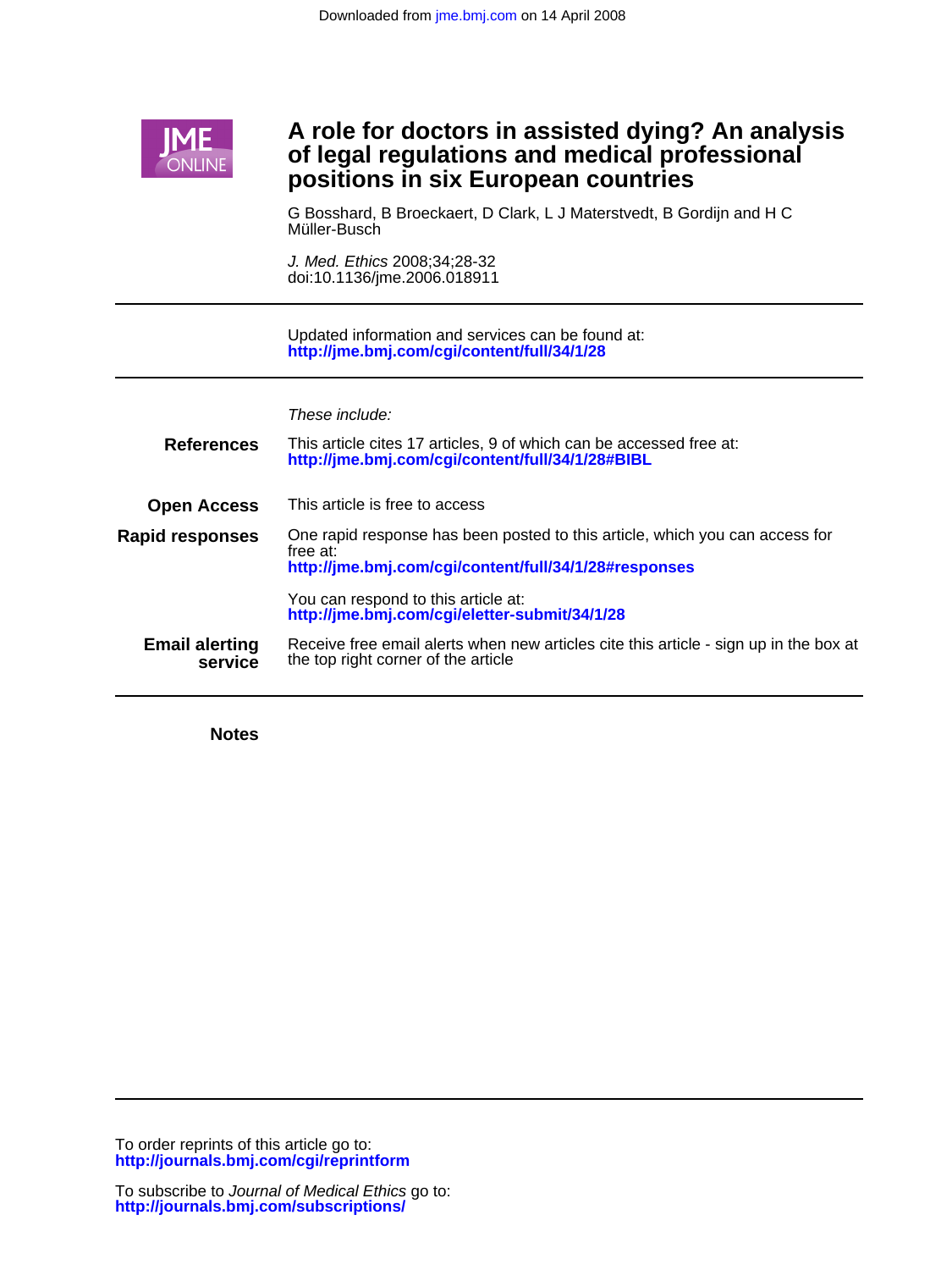# A role for doctors in assisted dying? An analysis of legal regulations and medical professional positions in six European countries

G Bosshard,<sup>1</sup> B Broeckaert,<sup>2</sup> D Clark,<sup>3</sup> L J Materstvedt,<sup>3,5</sup> B Gordiin,<sup>4</sup> H C Müller-Busch<sup>6</sup>

# ABSTRACT

**Objectives:** To analyse legislation and medical professional positions concerning the doctor's role in assisted dying in western Europe, and to discuss their implications for doctors.

**Method:** This paper is based on country-specific reports by experts from European countries where assisted dying is legalised (Belgium, The Netherlands), or openly practiced (Switzerland), or where it is illegal (Germany, Norway, UK).

**Results:** Laws on assisted dying in The Netherlands and Belgium are restricted to doctors. In principle, assisted suicide (but not euthanasia) is not illegal in either Germany or Switzerland, but a doctor's participation in Germany would violate the code of professional medical conduct and might contravene of a doctor's legal duty to save life. The Assisted Dying for the Terminally III Bill proposed in the UK in 2005 focused on doctors, whereas the Proposal on Assisted Dying of the Norwegian Penal Code Commission minority in 2002 did not. Professional medical organisations in all these countries except The Netherlands maintain the position that

medical assistance in dying conflicts with the basic role of doctors. However, in Belgium and Switzerland, and for a time in the UK, these organisations dropped their opposition to new legislation. Today, they regard the issue as primarily a matter for society and politics. This ''neutral'' stance differs from the official position of the Royal Dutch Medical Association which has played a key role in developing the Dutch practice of euthanasia as a "medical end-of-life decision" since the 1970s.

**Conclusion:** A society moving towards an open approach to assisted dying should carefully identify tasks to assign exclusively to medical doctors, and distinguish those possibly better performed by other professions.

There has been extensive debate on assisted suicide and euthanasia in westernised countries during the last twenty years. At the same time, we have seen an increase in the acceptance of assisted suicide and euthanasia (hereafter: ''assisted dying'' to cover both phenomena) among the general public in most western European countries.<sup>1</sup> In several of them, corresponding political attempts have been made to change the penal code.<sup>2-5</sup> Such attempts have succeeded in The Netherlands and Belgium.<sup>67</sup> An open practice of assisted suicide has developed in Switzerland over the last two decades, based on the non-penalisation of unselfish assistance with suicide that exists under Swiss law.<sup>3</sup>

The medical profession has traditionally maintained a clear distance from euthanasia and assisted suicide. However, since there is active debate in many European countries, and proposed or even enacted legislation in some places, it has become increasingly difficult to justify such distance by simply referring to the law or to common sense arguments against any assistance in dying. It does not make it any easier for doctors that discussions in the media, courts, and legislatures often assume assistance in dying to be exclusively a physician's task.5–7 In order to avoid being overtaken by possible political developments, doctors are challenged to either give specific reasons why they should not be involved, or work out the role they could conceivably play if need be.

This paper analyses legislation and, in particular, medical professional positions on the doctor's role in assisted dying in certain Western European countries. It follows their development and discusses the implications for the doctors themselves.

#### METHOD

To provide an overview of the possible positions in the field, an approach taking ''country'' as the entity for comparison was considered appropriate. Not only legal regulations, but also medical ethical positions seem to develop in ways that are highly country-specific. The country is still the most important predictor of doctors' attitudes and practices in the field of end-of-life decisions in Europe.<sup>8</sup>

We included countries where assisted dying has been legalised or is openly practiced (Belgium, The Netherlands, Switzerland), and countries where it remains illegal or otherwise banned from practice (Germany, Norway, the United Kingdom). An expert in the field of assisted dying familiar with both the legal situation and the medical professional position from each country was invited to join the research team. These representatives do not necessarily agree on whether assisted dying should be allowed or on the possible role of doctors.

Each participant was asked the following key questions:

- 1. Is assisted suicide and/or euthanasia unpunished/legal in your country, or is there any attempt to make it unpunished/legal? What is the (envisaged) role of the doctor in this (proposed) law?
- 2. What is the official position of the medical profession on assisted dying and on a possible role of doctors in these practices? Has this position changed in any way in recent years?

In this study, the term ''assisted dying'' includes both euthanasia and assisted suicide; in keeping

online only at http://jme.bmj. com/vol34/issue1 <sup>1</sup> Institute of Legal Medicine,

 $\blacktriangleright$  Additional data are published

University of Zurich, Switzerland; <sup>2</sup> Interdisciplinary Centre for the Study of Religious & Worldview, Catholic University of Leuven, Belgium; <sup>3</sup> International Observatory on End of Life Care, Lancaster University, United Kingdom; <sup>4</sup> Department of Ethics, Philosophy and History of Medicine, Radboud University Nijmegen Medical Centre, The Netherlands; <sup>5</sup> Department of Philosophy, Norwegian University of Science and Technology, Trondheim,<br>Norway; <sup>6</sup> Department of Palliative Medicine, Gemeinschaftskrankenhaus Havelhöhe, University Witten/ Herdecke, Berlin, Germany

Correspondence to: Dr G Bosshard, Institute of Legal Medicine, Winterthurerstrasse 190 / Bau 52, 8057 Zurich, Switzerland; bosh@irm.unizh.ch

Received 16 August 2006 Revised 28 November 2006 Accepted 6 December 2006



This paper is freely available online under the BMJ Journals unlocked scheme, see http:// jme.bmj.com/info/unlocked.dtl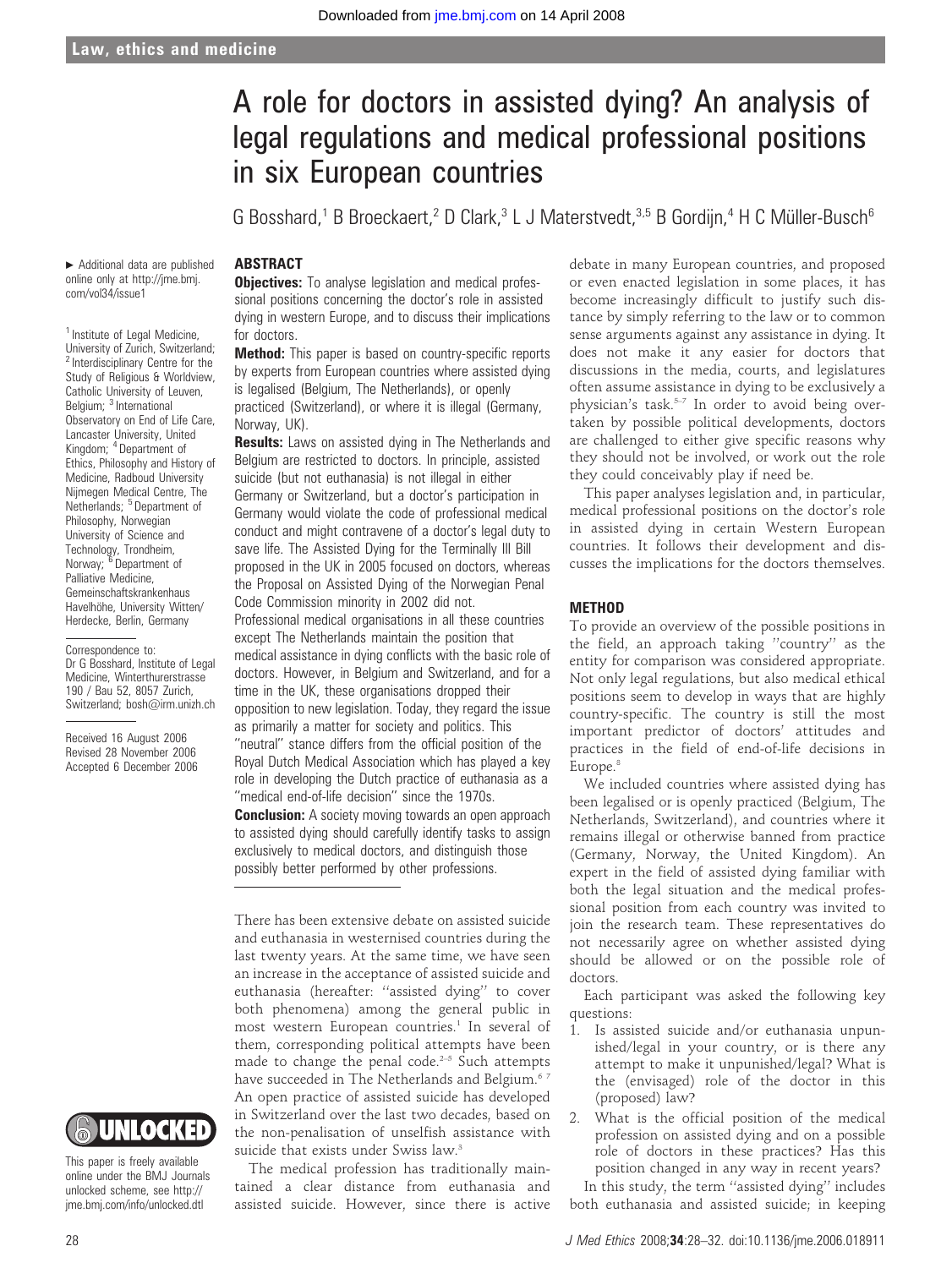with common usage, ''euthanasia'' means only voluntary euthanasia<sup>9</sup>

# RESULTS

# Legal situation with regard to assisted dying (table 1)

Although euthanasia and assisted suicide were illegal in The Netherlands until recently (articles 293 and 294 of the Dutch penal code), both practices were tolerated by the courts from the early 1970s. The Netherlands eventually became the first country in Europe to formally depenalise assisted dying by a law (Review Procedure Act) that came into force in April 2002.6 Belgium, where no relevant case law and no established or regulated euthanasia practice similar to that of The Netherlands existed, followed suit in September 2002, after having enacted a euthanasia law in May the same year.<sup>7</sup>

In Switzerland, assisted suicide (but not euthanasia) is not illegal according to the 1918 penal code, provided assistance is given without any motives of self-interest.<sup>3</sup> The legal situation is similar in Germany where assisted suicide (but not euthanasia) is not illegal in principle.<sup>2</sup> However, unlike in Switzerland, in Germany assisted suicide may legally conflict with a doctor's or a relative's obligation to save life. Both euthanasia and assisted suicide are prohibited under the Norwegian Penal Code (articles 235 and 236) dating back to 1902.4 The same holds true for the UK where even suicide was a crime in England and Wales until 1961.<sup>5</sup> The Suicide Act then decriminalised suicide but retained the criminal prohibition of aiding and abetting.

# Group targeted as assistants in dying by legislation or proposed bills (table 2)

Both the Dutch Review Procedures Act and the Belgian Euthanasia Law are restricted to doctors by exempting these professionals from penal liability for assistance in dying, provided certain criteria of due care are met.<sup>67</sup>

The non-penalisation of assisted suicide in the German and Swiss Penal Codes differs in that it applies to everyone, be they doctors or not. In 2001, the Swiss Federal Parliament confirmed both the current legal situation and the activities of Swiss rightto-die societies, in which both doctors and non-physicians

Table 1 Assisted suicide and euthanasia in six European countries – current legal situation (bold), and developments since 2000

|                                            | Allowance of assisted<br>suicide (AS) and/or |                                                                                                          |
|--------------------------------------------|----------------------------------------------|----------------------------------------------------------------------------------------------------------|
|                                            | euthanasia (E)                               | <b>Statutory regulation</b>                                                                              |
| Belgium                                    | $no \rightarrow$ yes (E)                     | Separate Act Concerning Euthanasia<br>(Criminal Code remains unchanged)*                                 |
| Germany                                    | (yes AS)                                     | (No specific regulation in German Penal<br>Code)†                                                        |
|                                            | no(E)                                        | (Art. 216 German Penal Code)                                                                             |
| The Netherlands $(no)$ : $\rightarrow$ yes |                                              | Amendment of the Dutch Criminal Code Art.<br>293 (killing on request) and Art. 294<br>(assisted suicide) |
| Norway                                     | no                                           | Art. 235 and Art. 236 Norwegian Penal Code                                                               |
| Switzerland                                | ves (AS)                                     | (Art. 115 Swiss Penal Code) §                                                                            |
|                                            | no(E)                                        | (Art. 114 Swiss Penal Code)                                                                              |
| United Kingdom no                          |                                              | Section 2 Suicide Act for England and Wales<br>1961                                                      |

Unless specified, all statements refer to both assisted suicide and euthanasia. Italics: developments since 2000

The legal status of assisted suicide in Belgium is unclear.

{ Physician-assisted suicide may legally conflict with a doctor's obligation to save life Although illegal until 2002, both assisted suicide and euthanasia were tolerated in The Netherlands from the early 1970s.

§ Assisting in suicide is not illegal as long as there are no motives of self-interest.

participate in suicide assistance.<sup>3</sup> In Germany, a group of legal experts recently proposed that doctors assisting patients in suicide should not be censured or prosecuted, which in fact would mean that the legal situation with respect to assisted suicide would become similar to that in Switzerland, both in general and for doctors in particular.<sup>2</sup>

The most important attempt in the UK to change the legal situation, the Assisted Dying for the Terminally Ill Bill proposed in the UK in 2005 and rejected by the House of Lords in 2006, focused on doctors.<sup>5 10</sup> In contrast, the 2002 minority Proposal on Assisted Dying of the Norwegian Penal Code Commission – turned down by the Norwegian Parliament in an unanimous vote in May 2005 – made no specific mention of doctors but proposed a requirement that the patient be ''terminally ill''.4

#### Medical professional positions (table 3)

The Royal Dutch Medical Association played a key role in developing the Dutch euthanasia model from the very beginning, without expressing any major concerns as to the compatibility of this practice with medical professional ethics.6 11 Allowing a role for non-doctors was hardly ever seriously considered. An inquiry commissioned by the Royal Dutch Medical Association recently concluded that individuals with no illness at all could also qualify for assistance in dying, and that even in these cases doctors should be the only ones to decide whether the "suffering through living" is great enough.<sup>12</sup>

In contrast, the Belgian National Council of Physicians found it difficult to establish an adequate position when confronted with the rapid and radical legal changes in the field of euthanasia in Belgium in the early 2000s. The reality of the new Belgian law was finally accepted in an Advice of March 2003.13 Art. 95 of the Code of Medical Deontology, which previously prohibited doctors from providing any assistance in dying, was changed only in March 2006.14 In the revised Art. 95– 98, the Code now mentions the duty of the physician, on receiving a question regarding the end of life, to inform the patient of the initiatives that the latter can take (including writing a living will covering euthanasia) and includes a somewhat ambiguous statement that a doctor should provide any medical and moral assistance required.

The Swiss Academy of Medical Sciences took a different route towards adopting a ''neutral'' stance. The Academy maintains the basic incompatibility of assisted dying with the role of the doctor, but today respects assistance in suicide as the doctor's personal decision in the individual case.<sup>15</sup>

Medical associations in Germany, Norway and the UK continue to strongly condemn assisted dying in any form.<sup>5 16 17</sup> In the UK however, the fact that both the British Medical Association and the Royal College of Physicians of London for a time adopted a neutral position to the Assisted Dying for the Terminally Ill Bill, but later backtracked and again took a stance against legislation, shows how controversial the subject is, even amongst doctors in this country.<sup>18 19</sup>

More details on the legislation and medical professional positions and their development in the various countries, including additional references, can be found online..

### **DISCUSSION**

## Doctors between resistance and acquiescence

Faced with increasing public acceptance of assisted dying in Europe, corresponding attempts to change the penal code, and actual changes of the law in some countries, the medical profession mostly strives to prevent or to slow down the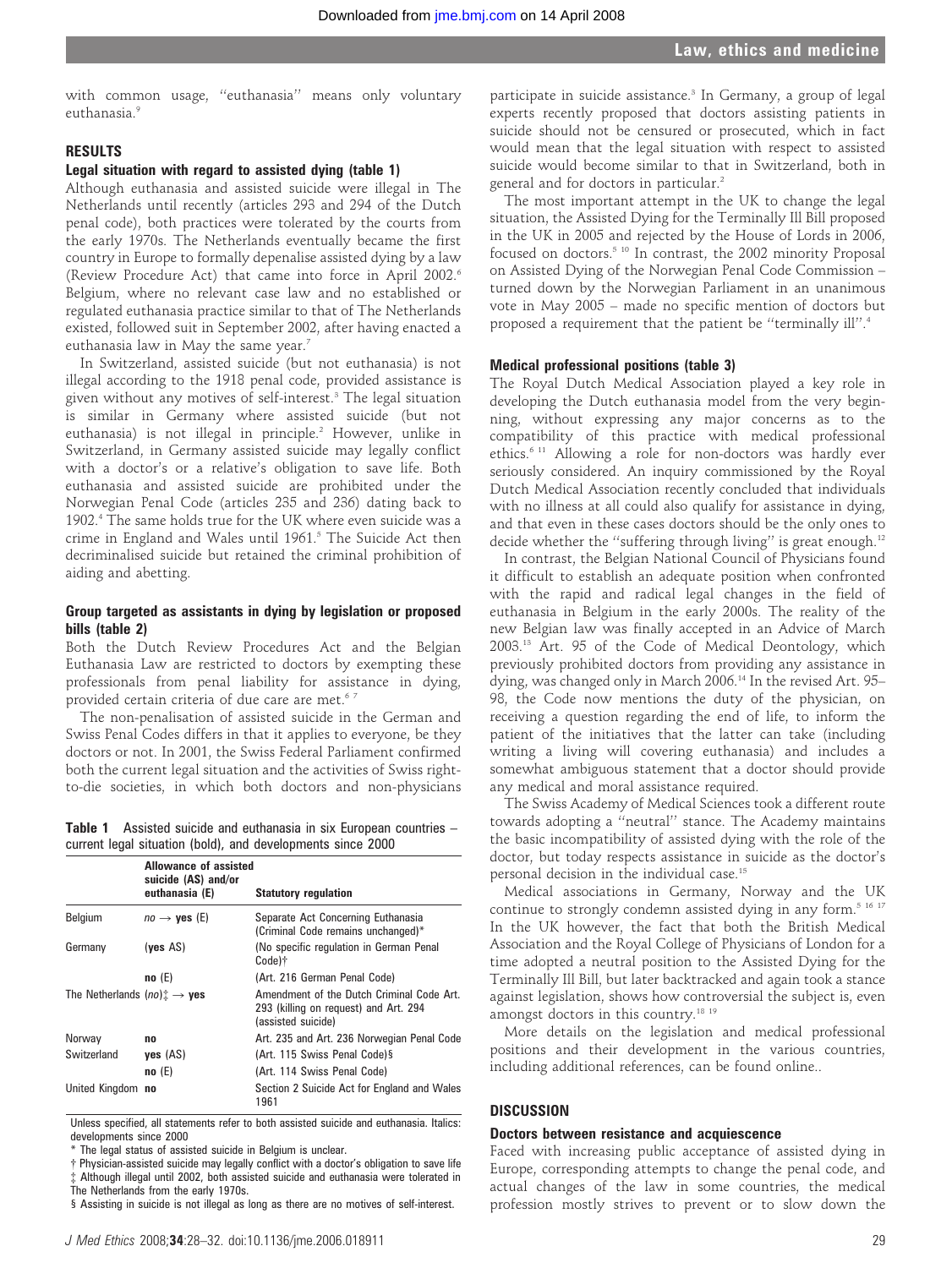# Law, ethics and medicine

|  |  |                                                      |  | <b>Table 2</b> Assisted suicide and euthanasia in six European countries: |
|--|--|------------------------------------------------------|--|---------------------------------------------------------------------------|
|  |  | target group (bold) of legislation or proposed bills |  |                                                                           |

|                              | Target group of<br>(proposed)<br>legislation | According to statutory regulation or<br>proposed legislation                                                            |
|------------------------------|----------------------------------------------|-------------------------------------------------------------------------------------------------------------------------|
| Belgium                      | doctors only                                 | Act Concerning Euthanasia, May 2002:<br>Conditional decriminalisation of euthanasia<br>performed by a physician*        |
| Germany                      | not specified                                | Non-penalty of assisted suicide holds for<br>everyone <sup>+</sup>                                                      |
| The Netherlands doctors only |                                              | Review Procedure Act, April 2002: exemption<br>for doctors from penalty of assisted suicide and<br>killing on reguest   |
| Norway                       | not specified                                | Penal Code Commission, minority proposal, no<br>mention of doctors; rejected in May 2005 by the<br>Norwegian Parliament |
| Switzerland                  | not specified                                | Non-penalty of assisted suicide without motives<br>of self-interest holds for everyone                                  |
| United Kingdom               | doctors only                                 | Assisted Dying for the Terminally III Bill targeted<br>at doctors only; rejected in May 2006 by the<br>House of Lords   |

Unless specified, all statements refer to both assisted suicide and euthanasia. Italics: bill/proposal

\* The legal status of (physician-) assisted suicide — not regulated by the euthanasia law — is unclear.

{ Physician-assisted suicide may legally conflict with a doctor's obligation to save life (''Garantenpflicht''). Current legal developments aim at exempting doctors from a particular ''Garantenpflicht''.

process. What is occurring may be described as a power struggle: society wants the option of physician-assisted death to be available, while the overwhelming majority of medical organisations continue to view such assistance as incompatible with their codes of professional ethics. Even so, there is no unanimity within the medical profession.<sup>20</sup> Those specialists who are most likely to be entrusted with assisting in death (eg oncologists, palliative care doctors) are those who oppose the legalisation of assisted dying most strongly. In other words, the conflict is essentially between those who want the option of assisted dying to be available, and those who would be responsible for implementing it.<sup>21</sup> <sup>22</sup>

So far, doctors have been able to prevent any opening up in Germany, Norway, and the UK. Nevertheless, the campaign debate for the Assisted Dying for the Terminally Ill Bill in the UK was powerful enough to cause the British Medical Association and the Royal College of Physicians of London to waive their opposition for a while.<sup>18 19</sup> And at the moment there is considerable pressure on the German Medical Association arising from the proposal of a group of legal experts that doctors assisting patients in suicide should neither be prosecuted under criminal law nor censured by medical professional ethics.2

In the last few years, Swiss and Belgian doctors gradually acquiesced in what had already been legally condoned or established as a new legislation in a democratic process, respectively. The process of acquiescence is particularly impressive in Belgium, where legal changes made in direct opposition to the official medical ethical position presented the medical profession with a fait accompli. The Belgian National Council could do nothing more than state: ''When in a democratic state a law [on ethical issues] is established and this law respects the freedom of conscience of each physician, the existence of this law cannot be ignored by a public institution such as the Order of Physicians.''13 In Switzerland, too, the Swiss Academy of Medical Sciences was forced to moderate its statement that ''assistance in suicide is not a part of a doctor's activity'' so that assistance in suicide in individual cases now has to be respected as the doctor's personal decision.14

Table 3 Assisted suicide and euthanasia in six European countries current official medical professional positions (bold), and developments since 2000

|                           | Allowance of doctors'<br>involvement   | <b>According to</b>                                                                                                    |
|---------------------------|----------------------------------------|------------------------------------------------------------------------------------------------------------------------|
| <b>Belgium</b>            | $no \rightarrow$ neutral*              | Code of Medical Deontology of the Belgian<br>National Council of Physicians, position<br>modified in March 2006        |
| Germany                   | no                                     | Principles of the German Medical<br>Association, position maintained in May<br>2004                                    |
| The<br><b>Netherlands</b> | ves                                    | Guidelines of the Royal Dutch Medical<br>Association, position maintained in April<br>2002                             |
| Norway                    | no                                     | Ethical Rules of the Norwegian Medical<br>Association, position maintained in June<br>2002                             |
| Switzerland               | $no \rightarrow$ neutral (AS)<br>no(E) | Medical-ethical Guidelines of the Swiss<br>Academy of Medical Sciences, position<br>modified in December 2004          |
| United<br>Kingdom         | $no \leftrightarrow neutral$           | Official view of the British Medical<br>Association, June 2000 (confirmed by a<br>BMA representative vote, July 2006)† |

Unless specified, all statements refer to both assisted suicide and euthanasia Italics: developments since 2000

\* Concerns both euthanasia and assisted suicide as long as requirements of the euthanasia law (including presence of a physician) are met.

{ Abolishing an earlier BMA representatives' vote in July 2005 in favour of a neutral stance

Only in The Netherlands do we find almost complete symmetry between what the law conceives as the medical profession's role in assisted dying and the official view of the profession itself. However, evidence from The Netherlands suggests a continuing unwillingness of doctors to report cases of such assistance to the authorities, and a return to practices such as terminal sedation that are accepted as normal medical practice and do not need to be reported to the authorities.<sup>23</sup>

#### Keeping out or being the experts?

Open regulation of assisted dying brings doctors into a basic conflict. On the one hand, many doctors do not wish to have anything to do with a practice that they regard as incompatible with professional ethics. On the other hand, once opening up seems inevitable, they want to introduce the safeguards they deem necessary. The more they get involved in these discussions, however, the more they are drawn, albeit unwillingly, into the role of experts in a field that extends far beyond medicine. Utilisation of that exclusive expertise is exactly what is presupposed in much legislation and proposed bills. $5-7$ 

Should this role be taken on without modification by the medical profession, it would lead in the direction of the Dutch model where euthanasia and assisted suicide have been socialised within the medical profession as just another "medical end-of-life decision".<sup>24</sup> However, such a role for the medical profession seems particularly inappropriate if, as has happened in The Netherlands, the indications for assisted dying are progressively extended.12 Requests to die in cases of ''suffering through living'' can be seen either as a strictly personal matter or as a social issue, that is, something that society has a duty to deal with. But as these individuals do not suffer from any medical condition at all, or at least not from any severe illness, it is difficult to justify the view that their plight is a medical matter. There is hardly any argument why doctors should have more expertise in such cases than other professionals.

However, it has been suggested that open regulation of assisted dying could also be implemented by establishing a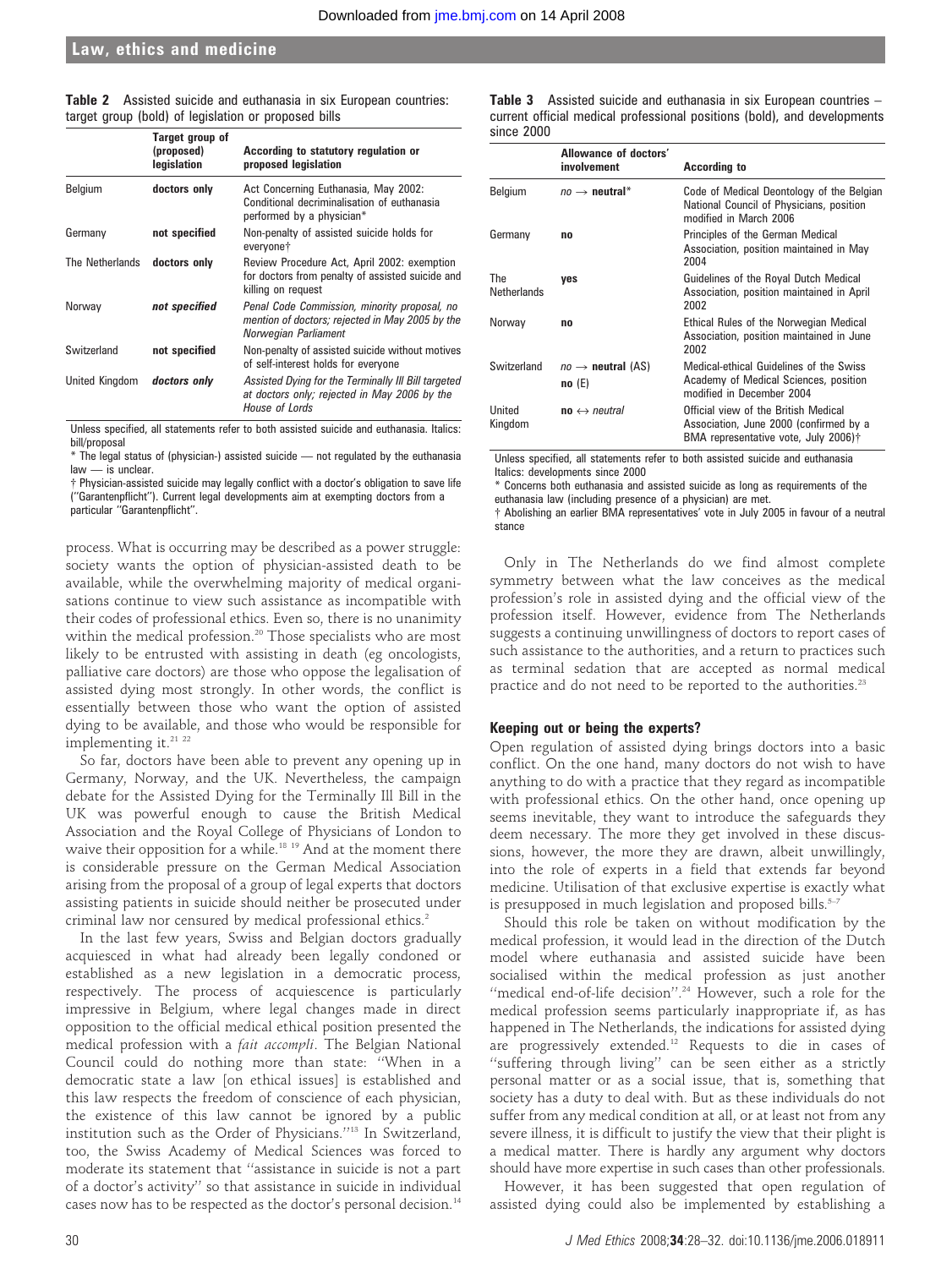suicide service outside clinical care, run by a designated interdisciplinary team.25 This model, in which non-penalisation of assistance in dying would be restricted to these specialised services rather than to any one profession, could ensure competent assessment of the person wanting to die according to standard regulations agreed on by the public through a political process. Any role conflict for clinicians faced with a patient's request for assistance in dying would thereby be avoided, as their role would be clearly confined to openly discussing the situation, indicating possible treatment or palliative care options, and offering further support in this respect. Nevertheless, no state has yet shown great interest in engaging in a field in which it is extremely difficult to establish appropriate decision criteria but, at the same time, any wrong decision has far-reaching and irreversible consequences.

#### An interdisciplinary approach?

Against the background of our analysis, it is apparent that, if society is willing to make assisted death an available option, the responsibility for such decisions must be spread as widely as possible, that is, borne by society as a whole.<sup>25</sup> It is not enough that the law and ethical guidelines lay down limits for doctors who assist in dying and that the observance of these conditions is monitored by lawyers and – as is the case in The Netherlands – ethicists. Much rather, these two groups, together with other professionals such as clergy, nurses, pharmacists, social workers, and any ''lay people'' who have sufficient experience of life, should be prepared to bear joint responsibility for specific cases, for example when a particularly difficult decision has to be taken. Whether or not a state-run service for assisted dying, as outlined above, $25$  is the most appropriate instrument is another question altogether, as this might be too bureaucratic and impersonal to meet the expectations and needs of the individuals wanting to die and their families.

What doctors can do at this stage is to identify where medical expertise is essential in this field and to define those questions to which medical knowledge provides no answer. Given the fact that most professional medical organisations decline even to consider the subject at the present time, official positions of doctors in this field are scarce. However, a Consensus Panel of the University of Pennsylvania Center for Bioethics, Pennsylvania, USA, succeeded in bringing together a number of acknowledged experts in this field.<sup>26</sup> The panel identified communication of information about diagnosis, prognosis, and the full range of treatment options as clearly within the doctor's expertise. Concomitant factors such as depression would, of necessity, have to be assessed by a doctor. According to the panel, tasks such as addressing questions of coercion, spiritual issues, and even symptom control, are often better performed by nurses, social workers, and clergy or other spiritual advisors. These experts also raised the question whether it would be better to assign a non-physician to coordinate and supervise the overall process.

Interestingly, these suggestions, although developed independently in a different cultural and health-care context, correspond closely with the position of the Swiss Academy of Medical Sciences on assisted suicide, as outlined in their medical-ethical guidelines on the care of patients at the end of life.15 According to the Swiss Academy of Medical Sciences, exclusively medical tasks are to establish that the patient is approaching the end of life, to discuss the medical condition and its consequences and, if desired, to implement alternative options for treatment and palliative care. On the other hand, ascertaining that the patient is capable of making the decision

and that the wish to end life is well-considered, persistent, and arrived at without external pressure is not exclusively a medical task – for this reason, the person providing a second opinion on these points must not necessarily be a doctor.

# **CONCLUSIONS**

Against the background of increasing public acceptance of assisted dying in Europe, the fundamental question of the appropriate role for doctors in an area that goes beyond medicine remains contentious. A society striving for an open approach towards assisted dying should carefully identify the tasks that should be assigned exclusively to medical doctors and separate out those that might be better performed by other professions.

Acknowledgements: GB and BG thank the teams of both the Centre for the Economic and Social Aspects of Genomics (GESAGen) and of the International Observatory on End of Life Care (IOELC) at Lancaster University for their outstanding hospitality and friendship.

All authors are indebted to Dr Mergl Clarke for translating parts of the text into English and for critically revising the whole manuscript.

Competing interests: None.

#### **REFERENCES**

- 1. **Cohen J,** Marcoux I, Bilsen J, et al. Trends in acceptance of euthanasia among the general public in 12 European countries (1981-1999). Eur J Public Health 2006;16:663–9.
- Schöch H, Verrel T. Alternativ-Entwurf Sterbebegleitung [Alternative blueprint on end-oflife care in Germany]. Goltdammer's Archiv für Strafrecht (GA) 2005;152:553-624.
- **Bosshard G, Fischer S, Bär W. Open regulation and practice in assisted dying. How** Switzerland compares with the Netherlands and Oregon. Swiss Med Wkly 2002;132:527–34.
- 4. Norges offentlige utredninger NOU 2002: 4. Ny straffelov. Straffelovkommisjonens delutredning VII [New penal code. The penal code commission's review, part VII], March 2002. http://www.regjeringen.no/nb/dep/jd/dok/Nover/2002/Nov-2002- 04.html?id = 380296 (accessed 6 November 2007)
- **House of Lords**. Assisted Dying for the Terminally III Bill Committee. Assisted Dying for the Terminally Ill Bill - First Report (April 2005).http://www.publications. parliament.uk/pa/ld/ldasdy.htm (accessed 26 October 2007)
- 6. Wet toetsing levensbeëindiging op verzoek en hulp bij zelfdoding [Termination of Life on Request and Assisted Suicide Law (Review Procedures) Act 2002]. Staatsblad van het Koninkrijk der Nederlanden 2001;194. http://www.minbuza.nl/binaries/en-pdf/ pdf/euth-amendedbill-en.pdf (accessed 26 October 2007)
- 7. Euthanasia (Belgium) Bill. Bull Med Eth 2002;January:9–11.
- Rebagliato M, Cuttini M, Broggin L, et al. Neonatal end-of-life decision making. Physicians' attitudes and relationship with self-reported practices in 10 European countries. JAMA 2000;284:2451–9.
- 9. Materstvedt LJ, Clark D, Ellershaw J, et al. Euthanasia and physician-assisted suicide: a view from an EAPC Ethics Task Force. Palliative Medicine 2003;17:97-101.
- 10. **Dyer C.** UK House of Lords rejects physician assisted suicide. BMJ 2006;332:1169. 11. KNMG, Standpunt Federatiebestuur KNMG inzake euthanasia [The federal board's position on Euthanasia], 2002. http://knmg.artsennet.nl/vademecum/files/VI.07.html
- (accessed 26 October 2007) **Sheldon T.** Dutch euthanasia law should apply to patients "suffering through living", report says. **BMJ** 2005; **330**:61.
- 13. Nationale Raad van de Orde der Geneesheren, Advies betreffende palliatieve zorg, euthanasie en andere medische beslissingen omtrent het levenseinde [The National Council of the Order of Physicians, advice on palliative care, euthanasia and other medical end-of-life decisions], March 2003. http://195.234.184.64/web-Ned/nl/a100/ a100006n.htm (Dutch) or http://195.234.184.64/web-Fr/fr/a100/a100006f.htm (French) (accessed 26 October 2007)
- 14. Code van geneeskundige plichtenleer opgesteld door de Nationale Raad van de Order der Geneesheren [Code of Medical Deontology of the National Council of the Order of Physicians], March 2006. http://195.234.184.64/web-Ned/deonton.htm (Dutch) or http://195.234.184.64/web-Fr/deont\_f.htm (French) (accessed 26 October 2007)
- 15. Schweizerische Akademie der Medizinischen Wissenschaften. Betreuung von Patienten am Lebensende. Medizinisch-ethische Richtlinien [Care of patients at the end of life, medical-ethical guidelines]. Schweiz Ärztezeitung 2005;86:172-6.
- 16. Bundesärztekammer. Grundsätze der Bundesärztekammer zur ärztlichen Sterbebegleitung [Principles of the German Medical Association on medical end-oflife care]. Deutsches Ärzteblatt 2004;101:1298-1299.
- 17. The Norwegian Medical Association. Etiske regler for leger [Ethical rules for doctors], 1961 – last amended June 2002; section on assisted dying amended October 1994. http://www.legeforeningen.no/index.gan?id = 485 (accessed 26 October 2007)
- 18. Royal College of Physicians of London. Written evidence to the House of Lords Select Committee on the Assisted Dying for the Terminally Ill Bill (September 2004).